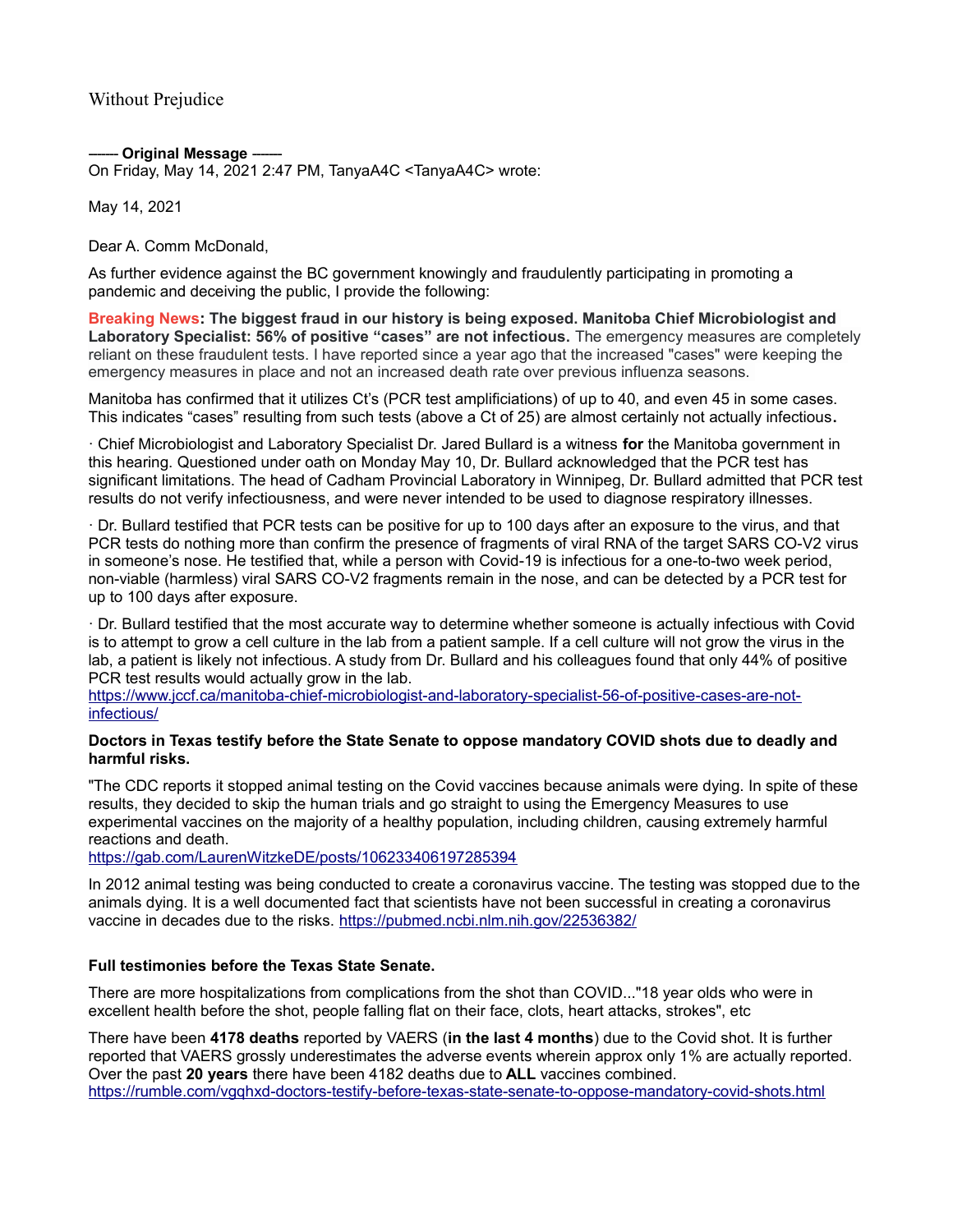Critical Information: A highly cited COVID doctor comes to a stunning conclusion: Gov't 'scrubbing unprecedented numbers' of injection-related deaths -LeoHohmann.com

The standard is that if a vaccine has a death rate of over 50 they immediately pull it. Yet Dr. Tam, Bonnie Henry, and all other Canadian Health Officers are refusing to do so.

"A typical new drug at about five deaths, unexplained deaths, we get a black-box warning, your listeners would see it on TV, saying it may cause death," McCullough said. "And then **at about 50 deaths it's pulled off the market."**

[https://leohohmann.com/2021/04/30/highly-cited-covid-doctor-comes-to-stunning-conclusion-govt-scrubbing](https://leohohmann.com/2021/04/30/highly-cited-covid-doctor-comes-to-stunning-conclusion-govt-scrubbing-unprecedented-numbers-of-injection-related-deaths/)[unprecedented-numbers-of-injection-related-deaths/](https://leohohmann.com/2021/04/30/highly-cited-covid-doctor-comes-to-stunning-conclusion-govt-scrubbing-unprecedented-numbers-of-injection-related-deaths/)

Following is a detailed Report on the Vaccines providing evidence they are experimental, dangerous/deadly: <https://nojabforme.info/?s=09>

1. "The FDA did not approve [Moderna](https://www.fda.gov/news-events/press-announcements/fda-takes-additional-action-fight-against-covid-19-issuing-emergency-use-authorization-second-covid) or [Pfizer](https://t.co/HAzStbwgNh?amp=1) mRNA gene therapeutics they dubbed "vaccines". It simply authorized them. [Fauci](https://twitter.com/wakeupfromcovid/status/1370188597366784003?s=20) confirms. [19 doctors](https://rumble.com/veseil-world-doctors-warn-do-not-take-mrna-shot.html) warned the world of the dangers. AstraZeneca is being dropped by 24 [countries](https://thehighwire.com/videos/astrazeneca-vaccine-falls-from-grace/), and by [Ontario](https://ca.news.yahoo.com/ontario-astrazeneca-vaccine-bloor-clot-concerns-203158221.html) as of May 11/21. Johnson & Johnson, a [Viral Vector](https://www.infobloom.com/what-is-a-viral-vector.htm#:~:text=A%20viral%20vector%20is%20a%20virus%20which%20has,treatments%20for%20disease%2C%20gene%20therapy%2C%20and%20pure%20research.) (1) " injection" that was given [Emergency Use Authorization](https://www.jnj.com/johnson-johnson-covid-19-vaccine-authorized-by-u-s-fda-for-emergency-usefirst-single-shot-vaccine-in-fight-against-global-pandemic) on Feb. 27, 2021, was halted by several states due to the formation of [blood clots](https://www.npr.org/sections/coronavirus-live-updates/2021/04/13/986709618/u-s-recommends-pausing-use-of-johnson-johnson-vaccine-over-blood-clot-concerns?utm_source=twitter.com&utm_medium=social&utm_term=nprnews&utm_campaign=npr) . The [CDC](https://www.cdc.gov/vaccines/covid-19/index.html)

had confirmed. But distribution resumed after a [10 day pause](https://www.msn.com/en-us/news/politics/states-resume-administering-jandj-vaccine-after-pause/ar-BB1g0I8g?ocid=BingNewsSearch) . **The CDC also [confirms](https://u.pcloud.link/publink/show?code=XZ8josXZAgUwHhw488S2QxDCihUpjQQKzXOk) (2) the Pfizer & Moderna jabs are the [deadliest](https://u.pcloud.link/publink/show?code=XZ0uosXZKJtl7kgFRhmA72DGIn83Ok3Rlsvk) of all "vaccines"**, also shown in a [bar chart](https://u.pcloud.link/publink/show?code=XZ8josXZAgUwHhw488S2QxDCihUpjQQKzXOk) and a [video](https://rumble.com/vfqyet-cdc-admits-pfizer-and-moderna-are-most-dangerous-vaccines.html) with step-by-step navigation of the VAERS site."

**Critical Information**: Bonnie Henry is looking to provide these dangerous vaccines to "healthy" youth who are at nearly zero percent chance of contracting or transmitting this virus. [https://www.thestar.com/politics/2021/05/05/bcs-dr-henry-says-province-looking-to-provide-vaccines-to-youth-12-](https://www.thestar.com/politics/2021/05/05/bcs-dr-henry-says-province-looking-to-provide-vaccines-to-youth-12-years-to-17.html)

[years-to-17.html](https://www.thestar.com/politics/2021/05/05/bcs-dr-henry-says-province-looking-to-provide-vaccines-to-youth-12-years-to-17.html)

**Critical Information:** FDA green lights pfizer vaccine for kids 12-15.

· \*\*\*As reported at the Texas State Senate (link above) by a pediatrician…the ACIP (Advisory Committee on Immunization Practices) stated, "We will find out the safety and adverse events **AFTER** authorization." \*\*\*they are experimenting on our children.

· After taking the vaccine…a 15 yr old boy died in Colorado. two 16 yr old girls and a 17 year old girl in Wisconsin, as well as a 17 year old boy. They were all in excellent health.

· The evidence shows that children are actually "buffers." They are NOT super spreaders. They have a 99.997% survival rate.

· If you vaccinate a person who already has immunity you increase their chance of having an adverse affect by 2-3 fold.

· This is criminal!

· Would you give your children the COVID shots?

<https://www.foxnews.com/health/fda-covid-pfizer-vaccine-green-light-kids-12-15>

**Critical Information: B.C. to continue using AstraZeneca for first, second doses after Ontario pulls vaccine (24 countries have pulled it as well)** <https://www.cheknews.ca/b-c-to-continue-using-astrazeneca-for-first-second-doses-784827/>

**Death rates skyrocket in Israel following Pfizer experimental COVID "vaccines"**

They claim that Pfizer's shot **causes "mortality hundreds of times greater in young people compared to mortality from coronavirus without the vaccine,** and dozens of times more in the elderly, when the documented mortality from coronavirus is in the vicinity of the vaccine dose, thus adding greater mortality from heart attack, stroke, etc."

[https://foreignaffairsintelligencecouncil.wordpress.com/2021/03/04/death-rates-skyrocket-in-israel-following](https://foreignaffairsintelligencecouncil.wordpress.com/2021/03/04/death-rates-skyrocket-in-israel-following-pfizer-experimental-covid-vaccines/comment-page-1/)[pfizer-experimental-covid-vaccines/comment-page-1/](https://foreignaffairsintelligencecouncil.wordpress.com/2021/03/04/death-rates-skyrocket-in-israel-following-pfizer-experimental-covid-vaccines/comment-page-1/)

**Critical Information**: covid cases, healthy population. The Moderna Vaccine was used to vaccinate 900 people in Lytton, BC. One person died, 6 with neurological damage. Dr. Hoffe received notification from the Interior Health Authority that he would no longer be allowed to work in the local emergency because of his refusal to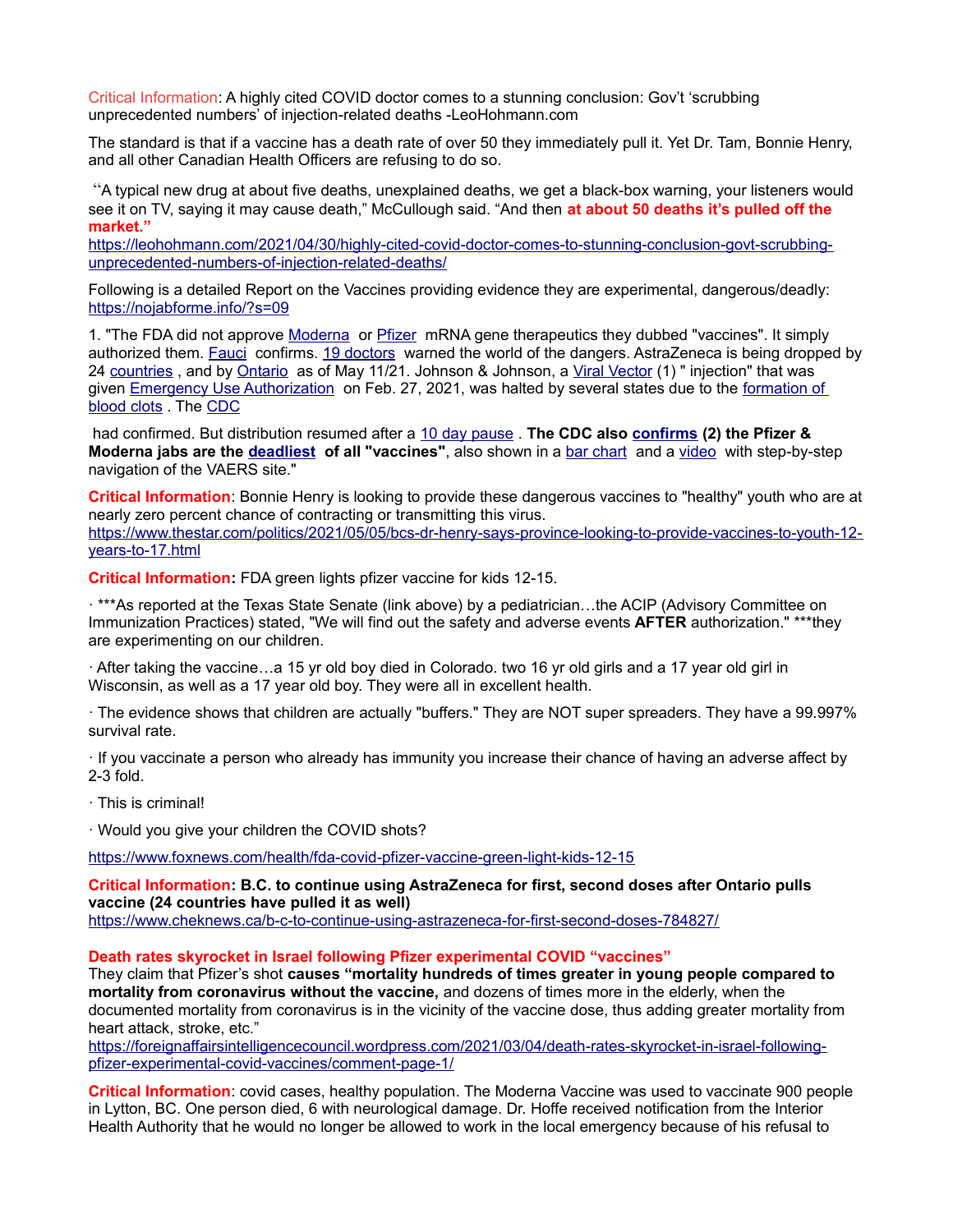remain silent regarding the vaccine. Many other doctors are under the same threat. [https://quesnelcariboosentinel.ca/2021/05/08/dr-hoffe-of-lytton-b-c-attacked-by-dr-henry-interior-health-authority](https://quesnelcariboosentinel.ca/2021/05/08/dr-hoffe-of-lytton-b-c-attacked-by-dr-henry-interior-health-authority-for-exposing-dangers-of-experimental-bioweapon-falsely-labelled-a-vaccine)  [for-exposing-dangers-of-experimental-bioweapon-falsely-labelled-a-vaccine](https://quesnelcariboosentinel.ca/2021/05/08/dr-hoffe-of-lytton-b-c-attacked-by-dr-henry-interior-health-authority-for-exposing-dangers-of-experimental-bioweapon-falsely-labelled-a-vaccine) [/](https://quesnelcariboosentinel.ca/2021/05/08/dr-hoffe-of-lytton-b-c-attacked-by-dr-henry-interior-health-authority-for-exposing-dangers-of-experimental-bioweapon-falsely-labelled-a-vaccine/)

**Evidence doctors are being silenced:** the College of Physicians and Surgeons is prohibiting doctors from reporting on the harms caused by the vaccines.

<https://www.cbc.ca/news/canada/british-columbia/bc-doctors-misinformation-covid-19-1.6021489> <https://www.cpso.on.ca/News/Key-Updates/Key-Updates/COVID-misinformation>

**Critical Report:** In May a British Columbia man had severe AstraZeneca vaccine induced blood clotting and as a result 6 feet of his small intestines were removed. Another woman in her 40's was also hospitalized due to clotting. Please listen to what Bonnie Henry has to say in her response to this.

· Henry advises that people who have had the first shot of astrazeneca have the option of taking the Pfizer or Moderna as their second shot. This is medical malpractice…there have been NO studies to show what will happen to people by mixing vaccines.

· Henry also stats that, "we have to weigh the risk/benefit." and that the risk is much less with 2 doses.

This is insanity and makes no sense. The **first shot** is causing serious harm to people. This drug must be pulled. [https://www.msn.com/en-ca/news/canada/covid-19-bc-man-hospitalized-with-astrazeneca-vaccine-induced](https://www.msn.com/en-ca/news/canada/covid-19-bc-man-hospitalized-with-astrazeneca-vaccine-induced-blood-clot/ar-BB1gHW5y)[blood-clot/ar-BB1gHW5y](https://www.msn.com/en-ca/news/canada/covid-19-bc-man-hospitalized-with-astrazeneca-vaccine-induced-blood-clot/ar-BB1gHW5y)

## **Critical further information for your consideration and review.**

· The top project manager who organized gain of function studies in Wuhan China and then ran a coverup over the leak brags about his work pre-pandemic. This is a damning video for the globalists**.** <https://www.newswars.com/smoking-gun-video-fauci-project-manager-confesses-to-creating-covid-19/>

· Ontario nursing home deaths were highly related to neglect.

\*\*I have a contact who personally knows one of the military personnel involved in the rescue of the elderly and he reported that a retired military veteran heard them coming into the facility and said, "I knew you would come for me." He was wearing three diapers.

**\_\_\_\_\_\_\_\_\_\_\_\_\_\_\_\_\_\_\_\_\_\_\_\_\_\_\_\_\_\_\_\_\_\_\_\_\_\_\_\_\_\_\_\_\_\_\_\_\_\_\_\_\_\_\_\_\_\_\_\_\_\_\_\_\_\_\_\_\_\_\_\_\_\_\_\_\_\_\_\_\_\_\_\_\_\_\_\_\_\_\_**

[https://www.rebelnews.com/ontario\\_nursing\\_home\\_deaths\\_dehydration\\_neglect\\_covid\\_canadian\\_military](https://www.rebelnews.com/ontario_nursing_home_deaths_dehydration_neglect_covid_canadian_military)

I again appeal to you for a meeting.

With regards, Tanya Gaw Action4Canada

**From:** "Gaw Tanya **To:** "Dwayne (RCMP) Mcdonald" <dwayne.mcdonald@rcmp-grc.gc.ca> **Sent:** Tuesday, May 4, 2021 8:45:31 AM **Subject:** Request for Appointment

Private and Confidential

Dear A. Comm. McDonald,

Further to my letter below dated April 18, 2021 I wish to bring to your attention additional information as further evidence that the Health Officer, Bonnie Henry, with the knowledge of Premier John Horgan, are misleading the public causing harm and death.

I request that you read this letter in its entirety and review all of the links and materials to support the previous statement. The vaccines are experimental and causing harm and death, there are life-saving treatments which are not being made available, and the public is intentionally being deceived en masse. From the Prime Minister, down.

According to the [Criminal Code](https://laws-lois.justice.gc.ca/eng/acts/C-46/page-51.html) these are indictable offences.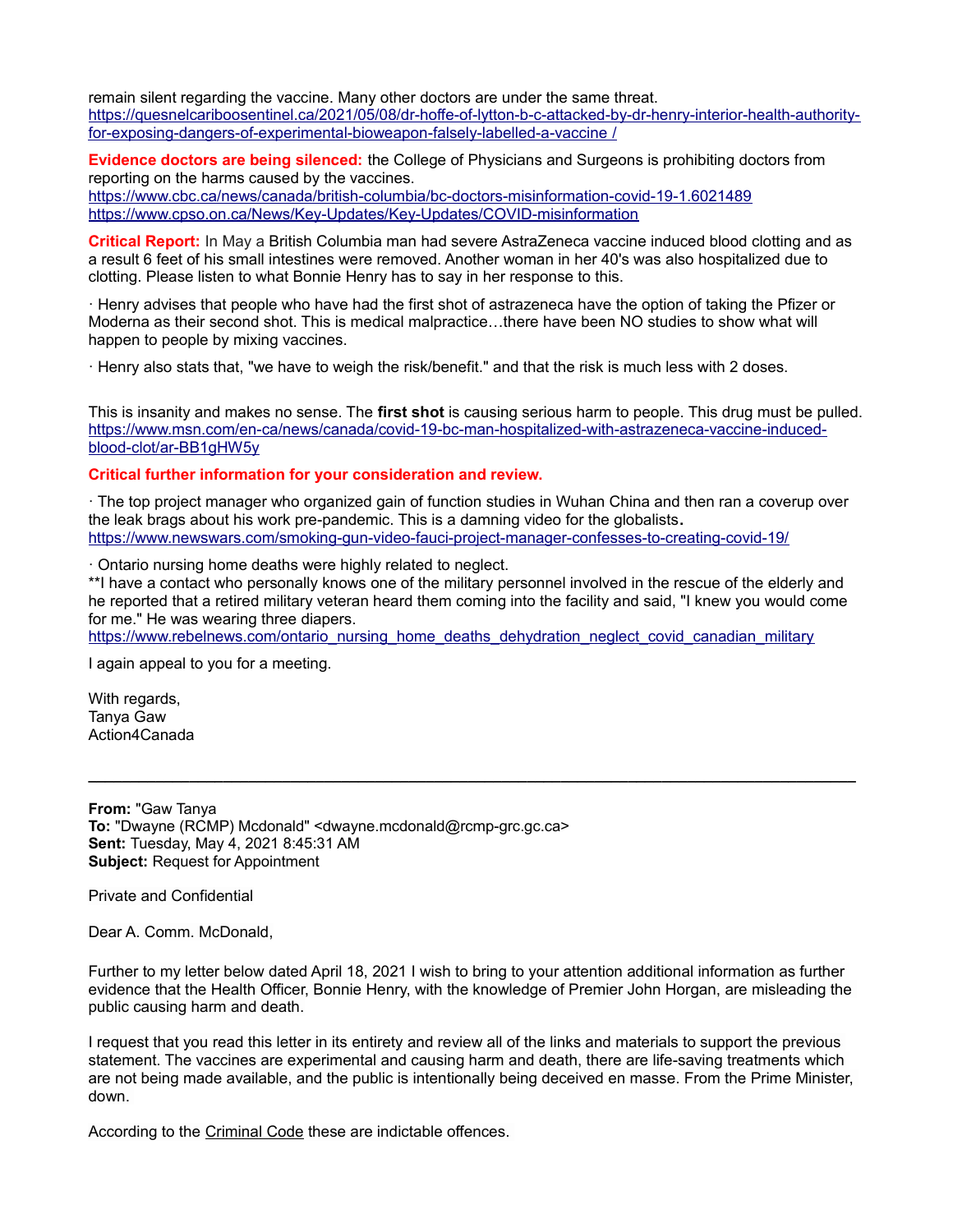Section 219 (1) (a)(b) states that anyone who does anything, or omits to do anything, that is his/her duty to do, "shows wanton or reckless disregard for the lives or safety of other persons."

Section 220 (b) stipulates that anyone causing death to another person is guilty of an indictable offence and liable "to imprisonment for life."

Section 221 (a)(b) "Every person who by criminal negligence causes bodily harm to another person is guilty of an indictable offence and liable to imprisonment for a term of not more than 10 years; or an offence punishable on summary conviction."

On April 22, 2021 Bonnie Henry announced [1750 surgeries would be cancelled](https://www.cheknews.ca/b-c-cancels-scheduled-surgeries-in-nine-hospitals-as-covid-patient-count-jumps-772553/) due to increased cases of socalled Covid. Within this report Bonnie Henry announced the death rate in BC reached a total of 1550. This number is since the "onset," it is the total number of deaths in "16 months in BC." This is the total number of deaths calculated over TWO influenza seasons. It is unprecedented to add deaths from one influenza season into the next but lets do a calculation using this number just for the heck of it. 1550 deaths...divided by... 5.1 million people = 0.0003% death rate.

This is not a pandemic.

Have you considered the following:

[1,716 people died](https://www.cbc.ca/news/canada/british-columbia/2020-drug-overdose-deaths-bc-coroners-service-1.5910325) in 2020 due to illicit drug use — a 74% increase over 2019.Combined with the deaths from 2021, death by illicit drugs as of this date are in access of 2355, over the past 16 months. It is reported the increased deaths are a direct result of the extreme measures and lockdowns and not death by Covid.

[January 2021](https://www.victoriabuzz.com/2021/03/bc-records-highest-number-of-deaths-in-a-january-due-to-opioid-crisis/) - BC records deadliest January to date due to opioid crisis. 165 deaths. To compare, this is a 104 per cent increase over the number of deaths in January last year.

[March 24, 2021](https://vancouversun.com/news/b-c-experienced-deadliest-february-of-the-opioid-crisis) - With 329 deaths recorded in the first two months of 2021, B.C. is on pace to surpass last year's grim record of 1,726 lives lost to Illicit drug overdoses. The B.C. Coroners Service says 155 people died in February making it the province's deadliest February on record.

Drug related hospitalizations: In Prince George alone there were 3,583 visits from January to November of 2020, according to the BC Centre for Disease Control (BCCDC). By comparison, six sites in Interior Health received 4,902 visits during the same time frame.

There have been over 2355 deaths and thousands of drug related visits to the emergency in the past 16 months and yet, the media and the government are not fixated on reporting the daily death count and hospitalization on the nightly news. Instead, Bonnie Henry is cancelling surgeries, shutting down restaurants, and prohibiting travel because she claims that there is an increase of 400 people hospitalized due to so-called Covid.

There are overwhelming reports of severe vaccine injuries, including death. The following message from Constitutional lawyer, [Rocco Galati](https://odysee.com/@WholeHeartedMedia:a/rocco-raj-icu-beds,-jabs-up-to-2024+-is:0?src=open) , reports the FDA itself will not approve the vaccines and the only reason they are being permitted use is because the emergency measures are in place. Mr. Galati further reveals the future vaccines are experimental and not meant to treat a specific virus based on the testimony of the Prime Minister himself.

Most recently, there are reports of vaccine injury/death happening to non-vaccinated people through transmission. Doctors are calling it a worldwide phenomena wherein non-vaccinated women are passing clots, bleeding heavily, and there is also an alarming increase in miscarriages. In the following video world renown specialists [discuss](https://rumble.com/vfyvcn-critically-thinking-with-dr.-t-and-dr.-p-episode-44.html?fbclid=IwAR2zV14Y0mWzA8KxG0kYdxiYS9buvrQv7-rMOiTeNprCJl1byzzp7VRDcWE) the excessive vaccine injuries and the reaction of non-vaccinated women effected by the vaccine transmission.

In the following [Pfizer report,](https://action4canada.com/wp-content/uploads/Pfizer-Document-Vaccines-Causing-harm.-1.pdf) Pfizer admits they are aware that adverse "transmissions" are occurring between those who have received the Covid shot and those who have not, and that pregnant women are at risk (Section 8.3.5.3) Pfizer reports that the transmission happens through both inhalation and skin contact. Infants are also effected through the breast milk.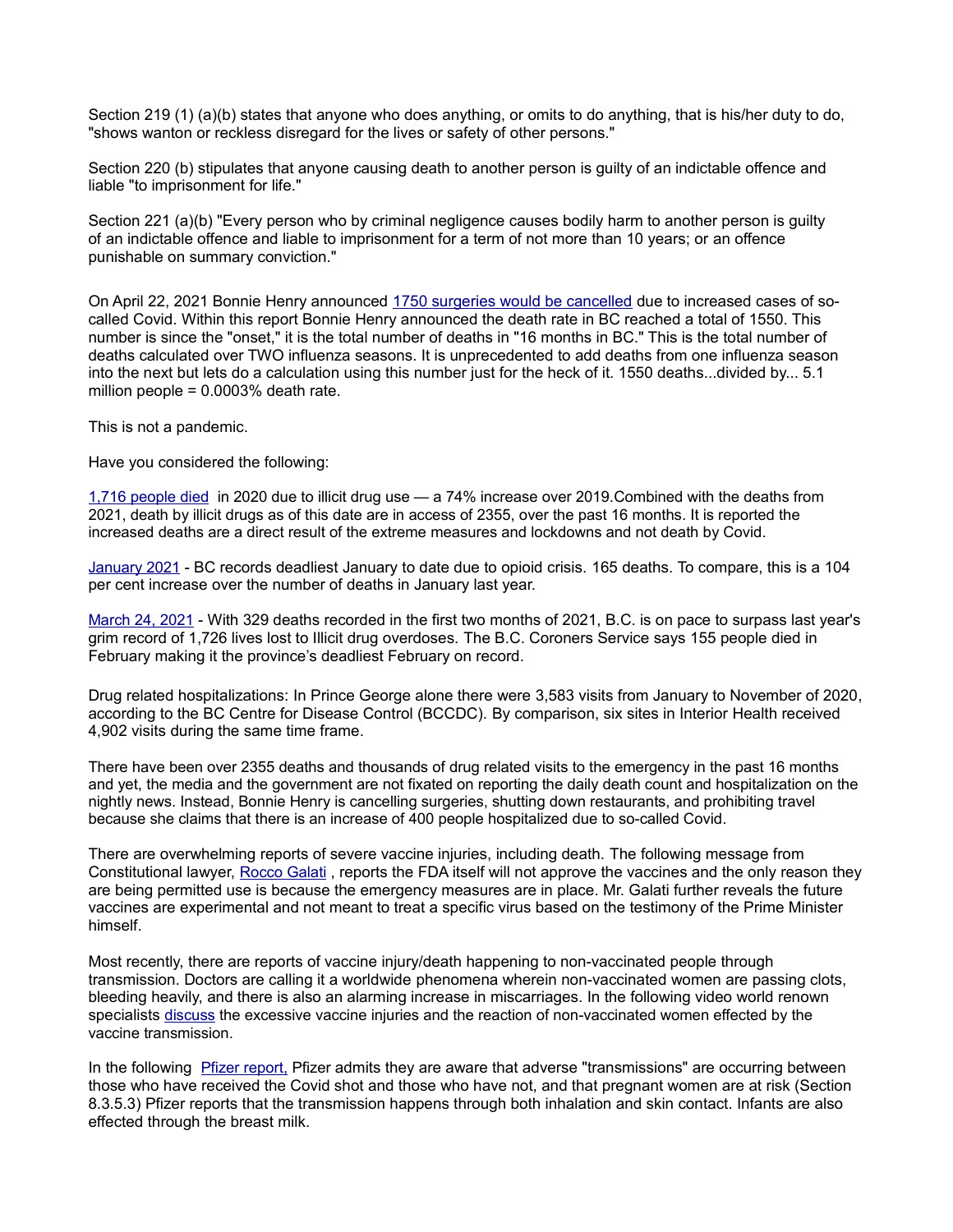Two weeks ago, and prior to my knowledge of this, two women had reached out to me, separately, and shared their personal experience of passing clots and heavy bleeding. They were frightened and concerned. Once the reports started to show up on social media it became evident something else was going on. The mainstream media have been silent. I contacted Dr. Malthouse right away and it was confirmed that the transmission is occurring when exposed to people who have received the Covid shot and that pregnant women are at high risk of miscarriage and should be warned to stay away from them. Parents are also being warned to take their children out of school.

Meanwhile, Bonnie Henry, our provincial Health Officer, who has a duty, and responsibility, to be advised and take action and warn people, is silent and instead is advising pregnant women to get the shot.

On [April 27](https://globalnews.ca/news/7813885/b-c-encourages-pregnant-women-to-get-vaccinated-but-wont-move-them-up-the-list/)<sup>th</sup> Bonnie Henry made the following statement, 'I encourage all pregnant women to be immunized." Henry goes on to say, "there is lots of good data now that reports they are safe and effective in pregnancy and that protective antibodies are transmitted through breast milk to the infant as well." In reality, there are reports of miscarriages and infant death.

AstraZeneca has been pulled in 22 countries due to the extreme risk of clotting. On March 30 Bonnie Henry "assured British Columbians the AstraZeneca vaccine is safe" and accelerated the shot for 55 to 65 year-olds. This came a day after BC suspended the use for people 55 and younger due to the reports of blood clots.

[April 23, 2021](https://www.jennifermargulis.net/halt-covid-vaccine-research-scientist-urges-cdc/) - Molecular biologist and toxicologist Dr. Janci Chunn Lindsay, Ph.D., called to immediately halt Covid vaccine production and distribution. Citing fertility, blood-clotting concerns (coagulopathy), and immune escape, Dr. Lindsay explained to the committee the scientific evidence showing that the [coronavirus](https://www.jennifermargulis.net/does-the-world-need-a-coronavirus-vaccine/) [vaccines](https://www.jennifermargulis.net/does-the-world-need-a-coronavirus-vaccine/) are not safe. "There is a credible reason to believe that the Covid vaccines will cross-react with the syncytin and reproductive proteins in sperm, ova, and placenta, leading to impaired fertility and impaired reproductive and gestational outcomes."

[May 2, 2021](https://www.ukcolumn.org/index.php/article/clotting-and-covid-science) - Clotting and Covid Vaccine "Science". AstraZeneca/Pfizer - It was well known in advance the risks of AstraZeneca and that it causes clotting.

"If we were to rely on mainstream news and government reports, we might be led to believe that clotting problems with Covid vaccines were entirely unexpected and rare. Yet the first warnings about the Astrazeneca clotting disorder came before the preprint (above) was published, and long before they even started making the current Covid 'vaccines'. Well over a decade before, to be precise."

This is diabolical to say the very least.

On April 30, 2021 [Vaers reported](https://childrenshealthdefense.org/defender/vaers-significant-jump-reported-injuries-deaths-after-covid-vaccine/?utm_source=salsa&eType=EmailBlastContent&eId=3b9187c1-b00e-48a8-b02f-d75f9d0f636c) a significant jump in reported deaths and serious injuries within a week. Between Dec. 14, 2020 and April 23, a total of [118,902 total adverse events](https://www.medalerts.org/vaersdb/findfield.php?TABLE=ON&GROUP1=CAT&EVENTS=ON&VAX=COVID19) were reported to VAERS, including [3,544 deaths](https://www.medalerts.org/vaersdb/findfield.php?TABLE=ON&GROUP1=AGE&EVENTS=ON&VAX=COVID19&DIED=Yes) — an increase of 358 over the previous week — and [12,619 serious injuries](https://www.medalerts.org/vaersdb/findfield.php?TABLE=ON&GROUP1=AGE&EVENTS=ON&VAX=COVID19&SERIOUS=ON) , up 2,467 since the week prior. The deaths in the U.S. following COVID injections are being referred to as mass murder since the [Pfizer and Moderna mRNA COVID shots](https://www.globalresearch.ca/mass-murder-3486-deaths-us-following-covid-injections-4-months-more-vaccine-deaths-recorded-than-the-past-15-years-combined/5743503) were given emergency use authorization (EUA) by the FDA. In the past 4 months there have been more vaccine deaths than in the past 15 years combined.

Dr Mike Yeadon is the former Vice President of Pfizer. He has a 1st class Honours Degree in Biochemistry and Toxicology and a research based PhD in Respiratory Pharmacology. Dr Yeadon states clearly that you do not vaccinate millions of fit and healthy people and that the government is lying. [\(Video\)](https://www.facebook.com/clarey21/videos/10164933996025585) ([Lifesite News](https://www.lifesitenews.com/news/former-pfizer-vp-no-need-for-vaccines-the-pandemic-is-effectively-over))

[April 22, 2021](https://www.lifesitenews.com/news/french-drug-assessment-center-demands-removal-of-all-four-widely-used-covid-vaccines?utm_source=LifeSiteNews.com&utm_campaign=12926387dd-Daily%2520Headlines%2520-%2520World_COPY_1001&utm_medium=email&utm_term=0_12387f0e3e-12926387dd-404022497) - A French drug assessment center demanded the removal of all four widely used COVID vaccines. "According to the CTIAP, all of the vaccines were put on the market and actively used on human beings before 'proof of quality for the active substance and the finished product' was produced."

There is an overwhelming amount of evidence available to prove the vaccines are causing harm. In fact, so much so, that [1000 lawyers](https://thewatchtowers.org/the-new-nuremberg-trials-2021-please-share-this-info/) are commencing action against the CDC, WHO, and Davos group in a case referred to as **The New Nuremberg Trials 2021.**